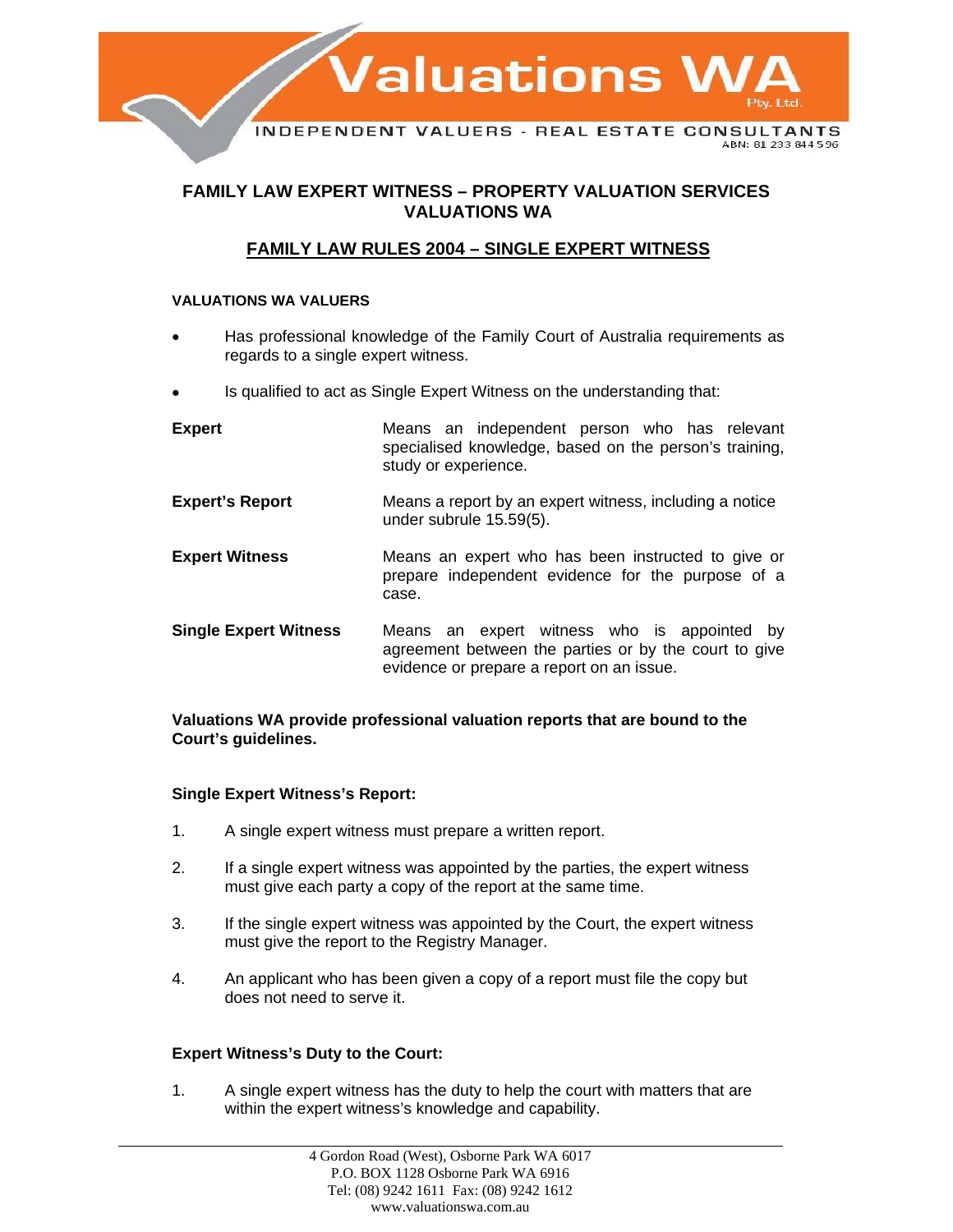2. The single expert witness's duty to the Court prevails over the obligation of the expert witness to the person instructing, or paying the fees and expenses of, the expert witness.

## **Expert witness's duty to the Court [continued]**

- 3. The expert witness has a duty to:
	- a) Give an objective and unbiased opinion that is also independent and impartial on matters that are within the expert witness's knowledge and capability.
	- b) Conduct their functions in a timely way.
	- c) Avoid acting on an instruction or request to withhold or avoid agreement when attending a conference of experts.
	- d) Consider all material facts, including those that may detract from the expert witness's opinion.
	- e) Tell the Court:
		- ¡ If a particular question or issue falls outside the expert witness's expertise; and
		- $\mathbf{i}$  If they believe that the report prepared by the expert witness:
			- a) Is based on incomplete research or inaccurate or incomplete information; or
			- b) Is incomplete or may be inaccurate, for any reason; and
	- f) Produce a written report that complies with rules 15.62 and 15.63.
- 4. The single expert witness's duty to the court arises when the expert witness:
	- a) Receives instructions under rule 15.54; or
	- b) Is informed by a party that the expert witness may be called to give evidence in a case.
- 5. A Single expert witness who changes an opinion after the preparation of a report must give written notice to that effect;
	- a) If appointed by a party to the instruction party; or
	- b) If appointed by the court to the Registry Manager and each party.
- 6. A notice under sub-rule (5) is taken to be part of the expert's report.